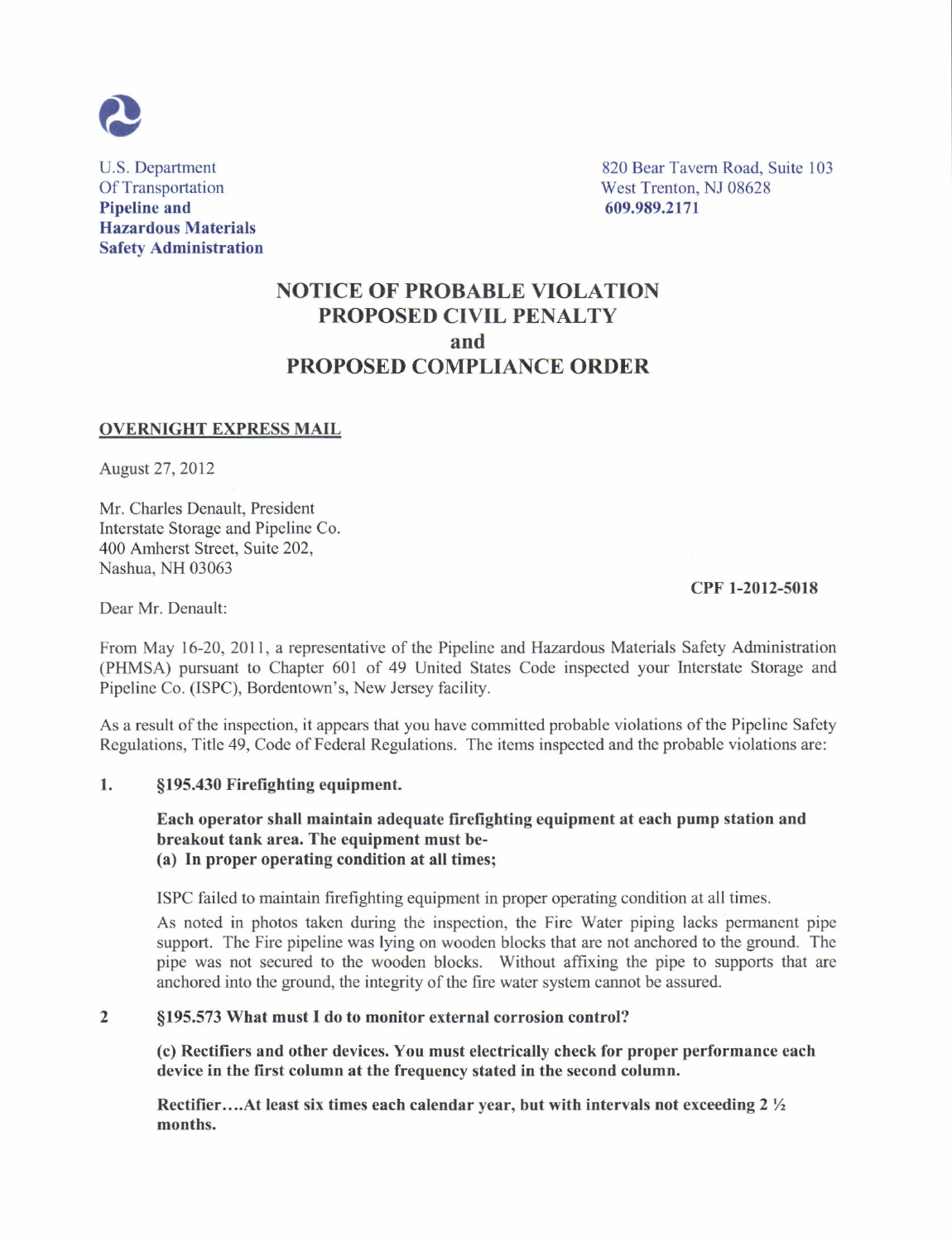ISPC failed to clectrically check rectifiers for proper performance at least six times per year but with intervals not exceeding 2  $\frac{1}{2}$  months. Records provided by the operator show that the inspections on the rectifiers to check for proper electrical operation were performed from February, 2008 through March, 2011 at intervals ranging from between 6 months to one year. Only 6 of the 20 checks required during the period noted above had been completed.

#### Proposed Civil Penalty

Under 49 United States Code,  $\S$  60122, you are subject to a civil penalty not to exceed \$200,000 per violation per day the violation persists up to a maximum of \$2,000,000 for a related scrics of violations. For violations occurring prior to January 3, 2012, the maximum penalty may not exceed \$100,000 per violation per day, with a maximum penalty not to exceed \$1,000,000 for a related series of violations. Thc Compliancc Offrcer has reviewcd the circumstances and supporting documentation involved in the above probable violation(s) and has recommended that you be preliminarily assessed a civil penalty of \$49,600 as noted below. With respect to item 1 we have reviewed the circumstances and supporting documents involved in this case and have decided not to assess a civil penalty.

| Item number | <b>PENALTY</b> |
|-------------|----------------|
|             | \$49,600       |

#### Proposed Compliance Order

With respect to item 1 pursuant to 49 United States Code  $\S$  60118, the Pipeline and Hazardous Materials Safety Administration proposes to issue a Compliance Order to Interstate Storage Pipeline Co. Please refer to the *Proposed Compliance Order*, which is enclosed and made a part of this Notice.

## Response to this Notice

Enclosed as part of this Notice is a document entitled Response Options for Pipeline Operators in Compliance Proceedings. Please refer to this document and note the response options. Be advised that all material you submit in responsc to this enforcement action is subject to being made publicly available. If you believe that any portion of your responsive material qualifies for confidential treatment under 5 U.S.C. 552(b), along with the complete original document you must provide a sccond copy ofthe document with the portions you believe qualify for confidential treatment redacted and an explanation of why you believe the redacted information qualifies for confidential treatment under 5 U.S.C. 552(b). If you do not respond within 30 days of receipt of this Notice, this constitutes a waiver of your right to contcst the allegations in this Notice and authorizcs the Associate Administrator for Pipcline Safety to find facts as alleged in this Notice without firther notice to you and to issue a Final Order.

Please submit all correspondence in this matter to Byron Coy, PE, Director, PHMSA Eastcrn Region, 820 Bear Tavern Road, Suite 103, W. Trenton, NJ 08628. Please refer to CPF 1-2012-5018 on each document you submit, and please whenever possible provide a signed PDF copy in electronic format. Smaller files may be emailed to **Byron.Coy**@dot.gov. Larger files should be sent on a CD accompanied by the original papcr copy to the Eastem Region Officc.

Sincerely,  $\bigcap_{\alpha} \bigcup_{\alpha} \bigcap_{\alpha} \bigcap_{\alpha} \bigcap_{\alpha} \bigcap_{\alpha} \bigcap_{\alpha} \bigcap_{\alpha} \bigcap_{\alpha} \bigcap_{\alpha} \bigcap_{\alpha} \bigcap_{\alpha} \bigcap_{\alpha} \bigcap_{\alpha} \bigcap_{\alpha} \bigcap_{\alpha} \bigcap_{\alpha} \bigcap_{\alpha} \bigcap_{\alpha} \bigcap_{\alpha} \bigcap_{\alpha} \bigcap_{\alpha} \bigcap_{\alpha} \bigcap_{\alpha} \bigcap_{\alpha} \bigcap_{\alpha} \bigcap_{\alpha} \bigcap_{\alpha} \bigcap_{\alpha} \bigcap_{\alpha$ Baubourde Neig for Dyren Coy

Pipeline and Hazardous Materials Safety Administration

Enclosures: Proposed Compliance Order Response Options for Pipeline Operators in Compliance Proceedings